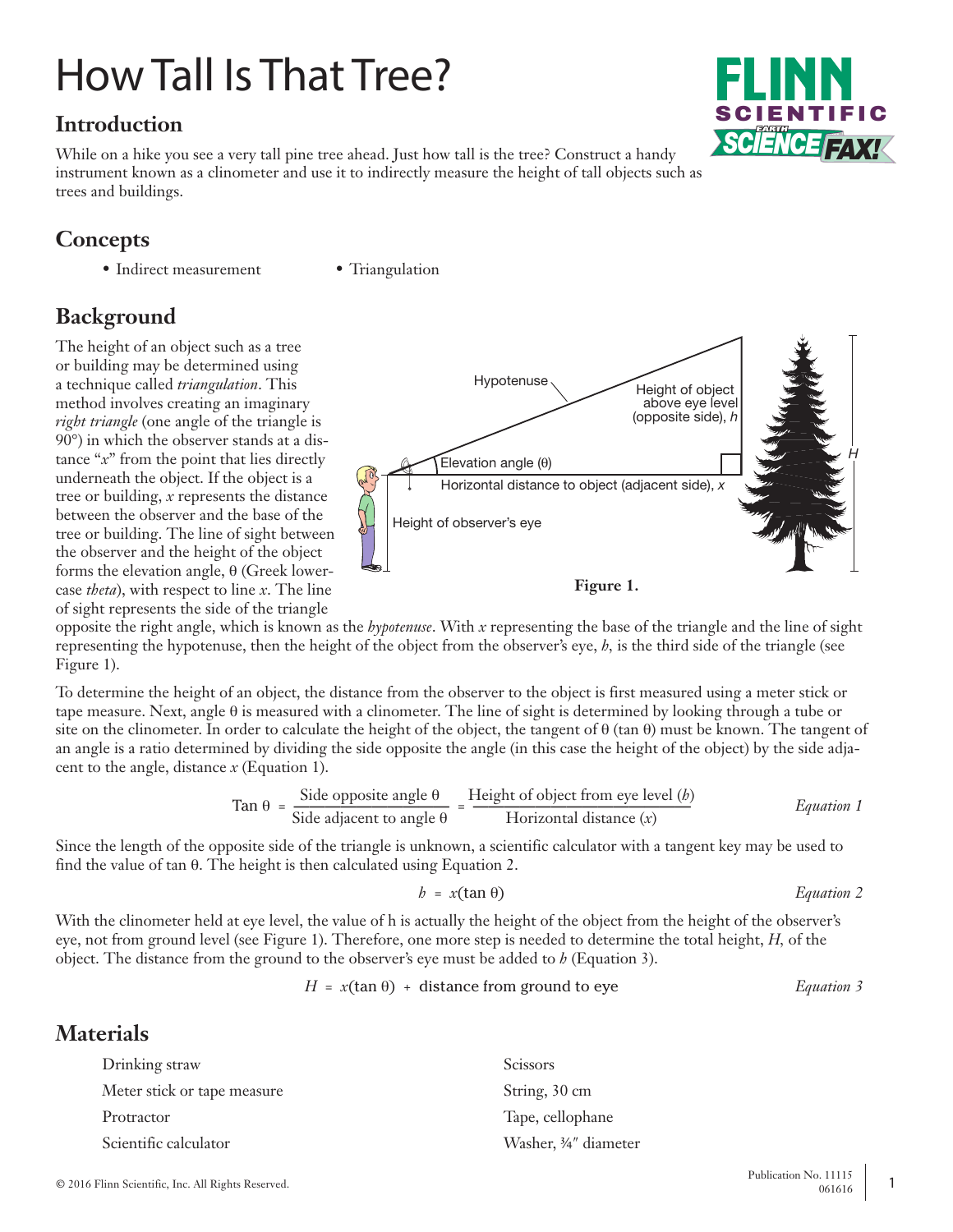## **Safety Precautions**

*The materials in this laboratory are considered nonhazardous. Use caution when sighting through the straw to avoid contact with the eye and do not look directly at the sun. Wear safety glasses. Please follow all laboratory safety guidelines.*

# **Preparation**

#### **Make a clinometer**

- 1. Obtain a 30-cm piece of string and a washer. Tie one end of the string to the washer, knotting securely.
- 2. Tie the free end of the string through the hole in the protractor or around the base at the halfway mark. Make sure the weighted string will hang on the front side of the protractor.
- 3. Position the knot of the string at the hole and tape the looped part of the string to the protractor. *Note:* When the protractor is held with the straight edge in a vertical position, the weighted string should hang down freely along the 0° line (see Figure 2).
- 4. Lay the straw across the back side of the protractor so the straw lines up with the 90° mark and the hole (see Figure 3).
- 5. Position the straw so that it extends approximately one centimeter beyond the straight edge of the protractor.
- 6. Use cellophane tape to secure the straw to the protractor as shown in Figure 3.

# **Procedure**

#### **Determine the height of an object**

- 1. Using a meter stick or tape measure, measure and record the height of the observer's eye from the ground in meters.
- 2. Measure the horizontal distance from the observer to the base of the object (ground level). Record the distance in meters—this value represents the adjacent side of the triangle.
- 3. The observer holds the clinometer so the weighted string hangs freely as in Figure 2. The straw should be parallel to the ground. *Note:* Make sure the observer is standing at the distance measured in step 2.
- 4. Holding the protractor, the observer looks through the long end of the straw (the sight) and tilts the clinometer so the top of the object is visible through the sight (see Figure 1). *Caution:* Hold the end of the straw away from the eye while sighting the object.
- 5. Once the top of the object has been sighted, a partner notes the degree mark through which the string passes. *Note:* This angle will be between  $0^{\circ}$  and  $90^{\circ}$  and is referred to as angle theta (θ). Record the angle.
- 6. Using a scientific calculator with a tangent key, find the tangent to angle θ for the object. Record the tan θ in the data table.
- 7. Use Equation 1 from the *Background* section to determine the length of the opposite side for the object. Record the length of the opposite side in the data table.
- 8. Add the height of the observer's eye to the length of the opposite side (Equation 2) to determine the total height of each object. Record the total height for each object in the data table.

| Object        | Height of<br>Observer's Eye $(m)$ | Adjacent Side,<br>x(m) | Angle $\theta$ | Tan $\theta$ | <b>Opposite Side,</b><br>h(m) | Total Height,<br>H(m) |
|---------------|-----------------------------------|------------------------|----------------|--------------|-------------------------------|-----------------------|
| Clock on wall |                                   | 3.05                   | $9.0^\circ$    | 0.1584       | 0.483                         | 2.05                  |
| Flagpole      | .46                               | '1.6                   | $27.0^\circ$   | 0.5095       | 5.91                          | 7.37                  |

#### **Sample Data Table** *(Student data will vary.)*



Tape